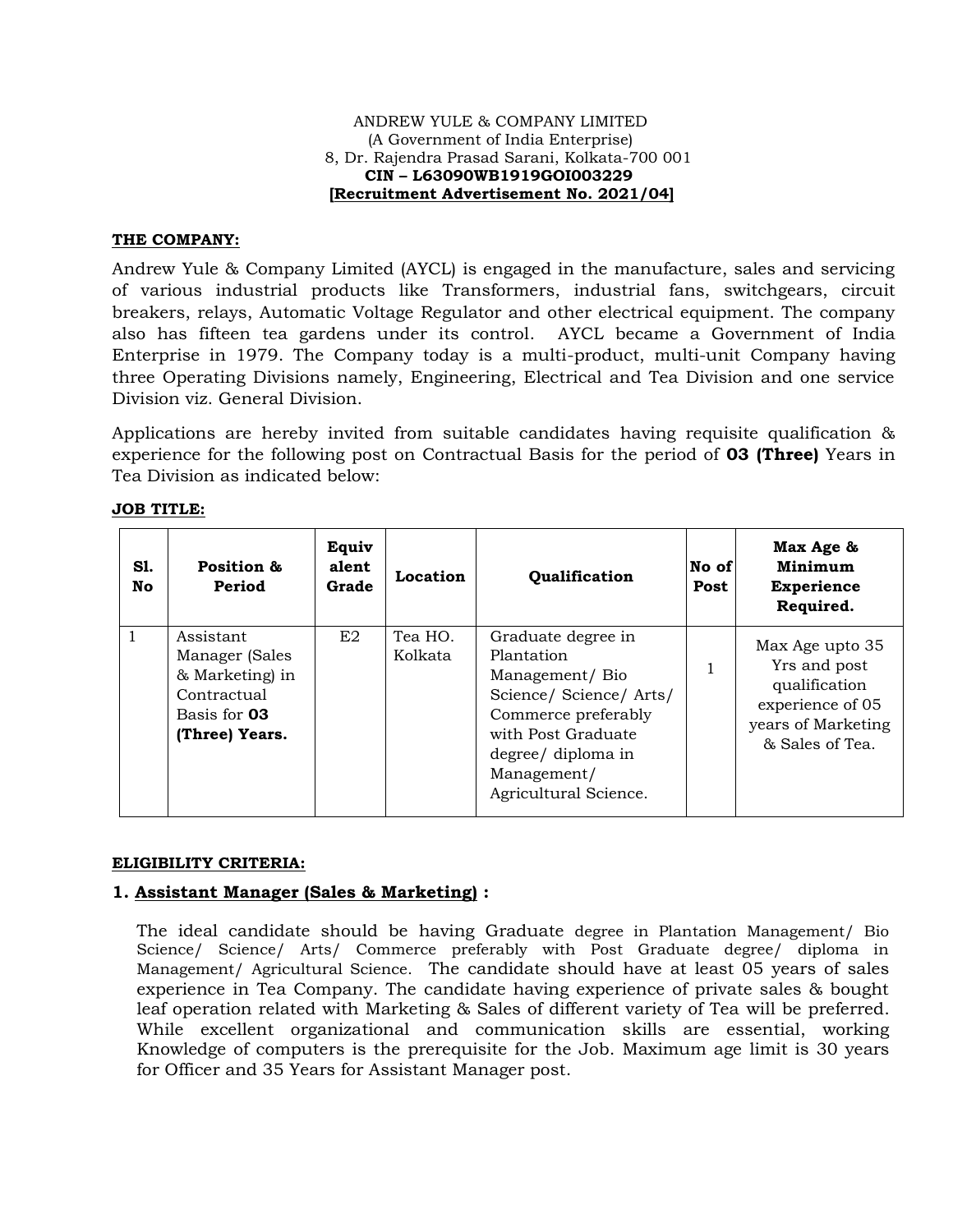#### **COMPENSATION:**

| <b>S1 No</b> | <b>Position</b>                          | <b>Vacancy</b> | Consolidated Pay per month                                         |
|--------------|------------------------------------------|----------------|--------------------------------------------------------------------|
|              | Assistant Manager (Sales &<br>Marketing) | 01             | Rs. 67,000/- Plus reimbursement of<br>Mobile Expenses of Rs. 500/. |

Apart from above, the incumbent will neither be entitled to any membership of Provident Fund, Pension Fund or any other approved superannuation fund during the contractual employment for 03 (Three) Years nor will the incumbent be entitled to any other allowances, benefits and reimbursements as are enjoyed by employees in the regular employment of the Company.

## **How to Apply:**

- a. Candidates satisfying the conditions of eligibility criteria shall apply on-line through the Company's website www.andrewyule.com -> career opportunity -> online submission of application-> Advt. No. 2021/04-> Apply Now. No other mode of submission of application is allowed.
- b. Before applying on-line, a candidate must have a PAN /Aadhaar card, an active email ID and a mobile phone number which must remain valid for at-least a twelve-month period for future communication (including issue of call letters).
- c. The candidate should have scanned copy of Latest passport photograph in JPG/JPEG format (size not exceeding 1 MB) ready for uploading before applying on-line.
- d. Queries, if any, may be addressed to the following e-mail id [pna@andrewyule.com.](mailto:pna@andrewyule.com)
- e. AYCL shall not be responsible, if candidates fill up their details wrongly and consequently their application is rejected.

## **Other Conditions:**

- (i) This is not a regular employment and does not entitle any privilege or benefit of regular employment. It is only a contractual employment on fixed term basis.
- (ii) At no point the claim for regular employment shall be entertained.
- (iii) The tenure of appointment is initially for a period of 03 (Three) years and will be terminated automatically after expiry of 03 (Three) Years. However, the period of contractual engagement can be reduced/ terminated at any time due to unsatisfactory performance of the individual.
- (iv) The contract may be renewed at the discretion of the Management based on satisfactory performance of the candidate and subsequent requirement of the Company.
- (v) Monthly consolidated remuneration only per month will be paid during the period of the contract. TDS will be deducted as applicable.
- (vi) The date of determining the upper age limit, qualification and experience shall be the date of publishing of advertisement.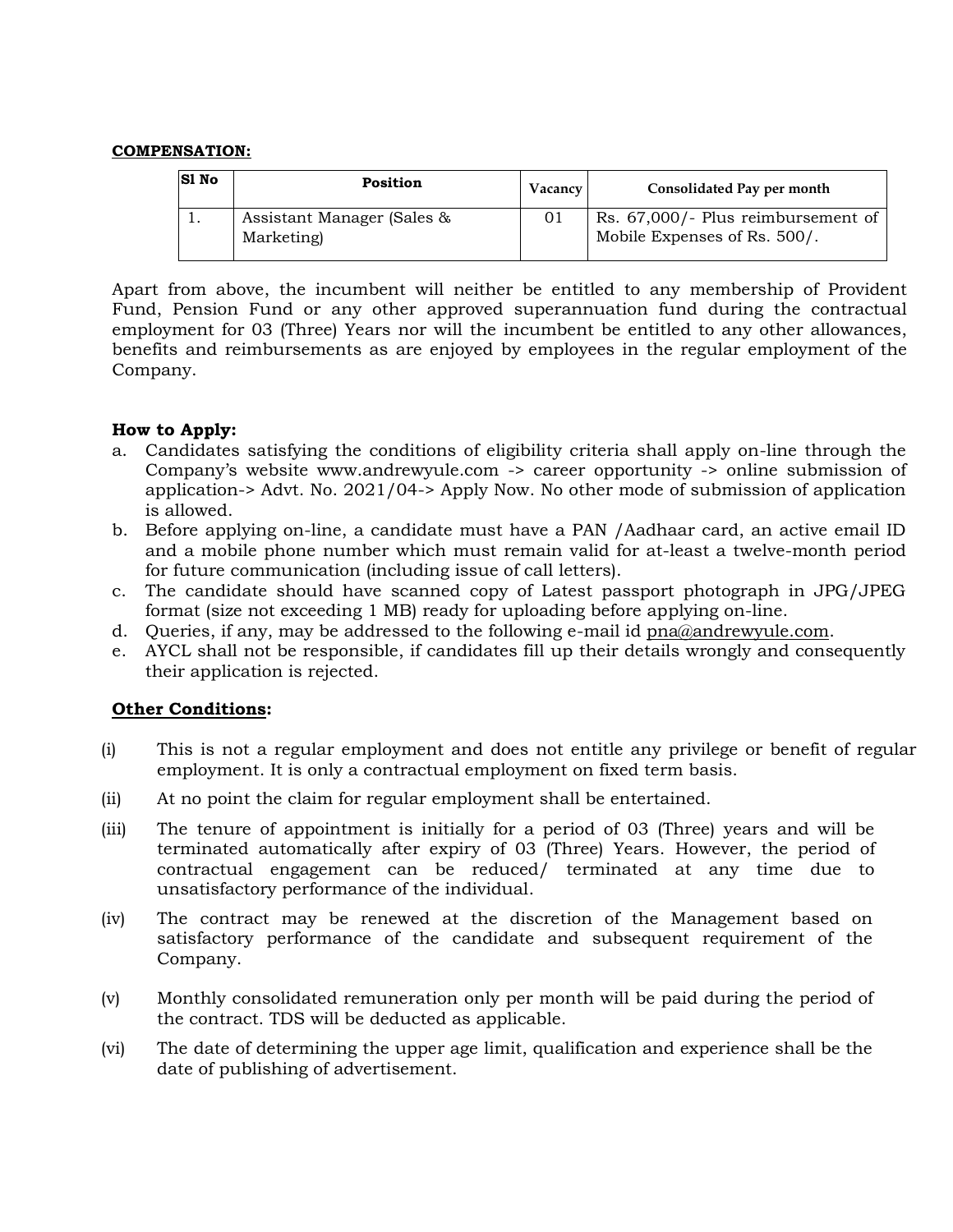- (vii) Reservation for SC/ST/OBC/minority/differently-abled persons/EWS applies as per guidelines of the Union Government.
- (viii) Candidate will not be provided TA/DA for attending the interview.
- (ix) The Company reserves the right to shortlist the candidate based on parameters decided by the Company and no clarification in this regard will be entertained at any stage.
- (x) The Company reserves the right to cancel the entire recruitment process at any time without assigning any reason whatsoever.
- (xi) No correspondence will be entertained with the candidates not selected for interview.
- (xii) Misrepresentation or falsification of facts detected at any stage of the selection process or instances of misconduct/misbehaviour at any stage during selection shall result in cancellation of candidature without any notice and no correspondence in this regard shall be entertained.
- (xiii) The candidates meeting the eligibility criteria need only apply. The candidates will be required to produce the original documents in support of qualification, experience and age at the time of interview. Mere submission of application or fulfilling the eligibility criteria does not confer any right on the individual for selection or short listing for the purpose of interview.
- (xiv) The candidates working with Govt. Departments, statutory corporations, Public Sector Enterprises should apply strictly through proper channel and must enclose a No Objection Certificate while sending the Application. The No Objection Certificate may also be produced before the interview, if not enclosed with the Application. Candidates unable to produce no objection certificate at the time of interview will not be allowed to appear in the interview.
- (xv) Applications that are incomplete, not in prescribed format, not legible, shall be summarily rejected without assigning any reasons and no correspondence in this regard shall be entertained.
- (xvi) Company takes no responsibility to collect any certificate/ documents sent separately.
- (xvii) Candidates are advised to carefully read the full advertisement for details of eligibility criteria before submission of application. Multiple applications from the same person against a post are not permitted and such applications are liable to be rejected.
- (xviii) Mere submission of application and fulfilling the eligibility criteria gives no right to appear for interview and/or employment. The management reserves the right to short list the candidates for Interview. No correspondence shall be entertained about the outcome of the application.
- (xix) The candidate fulfilling the criteria should submit only one application against his or her name. Management reserves the right to select the candidate in the post mentioned above.
- (xx) Selection of candidates will be through interview/any other method as may be decided by the Management.
- (xxi) The company reserves the right to reject all or any of the applications received without assigning any reason thereof.